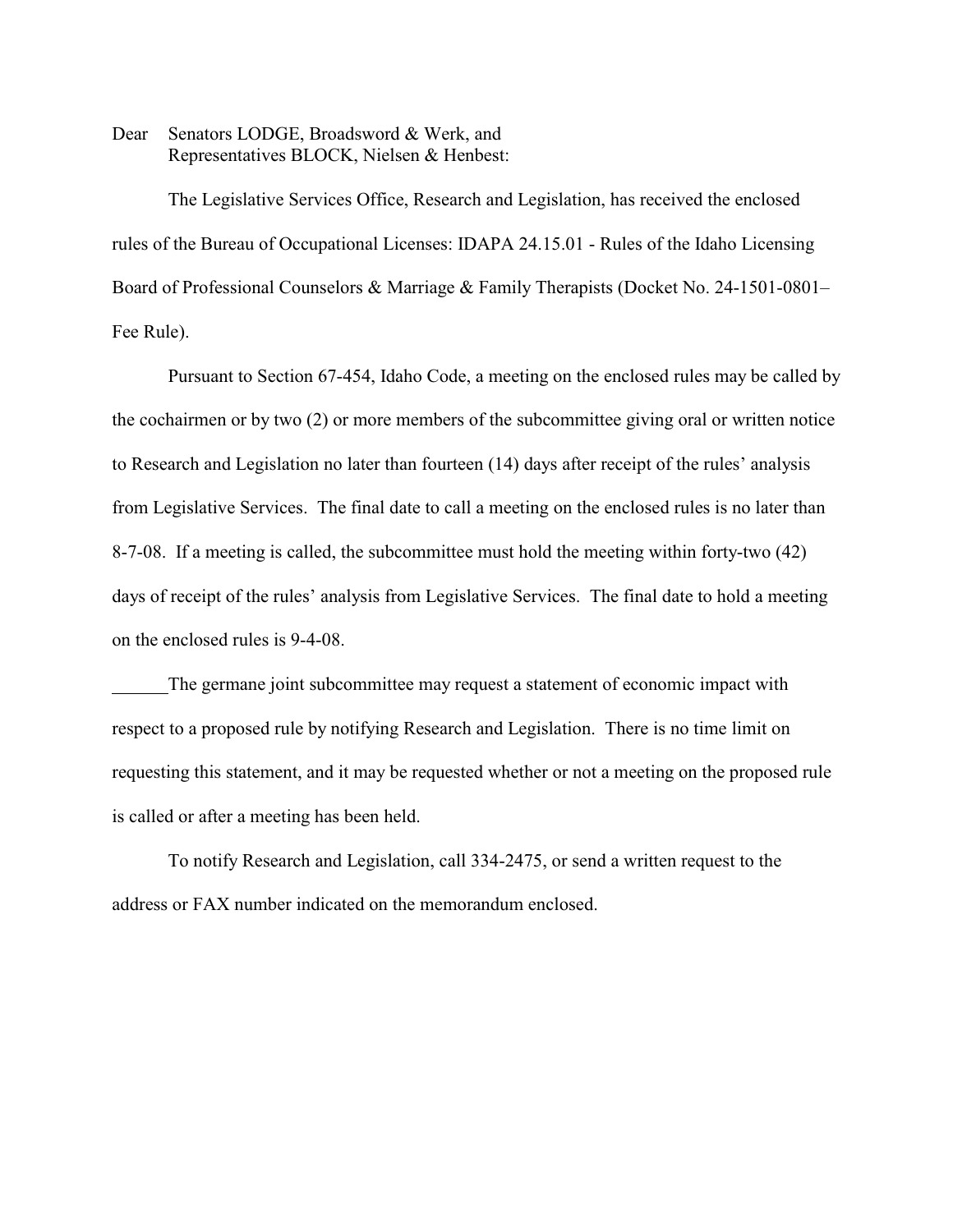# **MEMORANDUM**

| TO:             | Subcommittees for Administrative Rules Review of the Senate Health and<br>Welfare Committee and the House Health and Welfare Committee                                                     |
|-----------------|--------------------------------------------------------------------------------------------------------------------------------------------------------------------------------------------|
| FROM:           | Eric Milstead, Principal Research Analyst                                                                                                                                                  |
| DATE:           | July 18, 2008                                                                                                                                                                              |
| <b>SUBJECT:</b> | Bureau of Occupational Licenses - IDAPA 24.15.01 - Rules of the Idaho<br>Licensing Board of Professional Counselors & Marriage & Family Therapists<br>(Docket No. 24-1501-0801-- Fee Rule) |

The Bureau of Occupational Licenses has submitted temporary and proposed rules at IDAPA 24.15.01 - Rules of the Idaho Licensing Board of Professional Counselors and Marriage and Family Therapists. The proposed and temporary rule implements the provisions of House Bill 376aa, passed by the 2008 Legislature, and includes application and licensure fees for associate marriage and family therapists (AMFT). The Bureau states that negotiated rulemaking was not conducted because the temporary and proposed rule is necessary to comply with House Bill 376aa.

The temporary and proposed rule implements the following:

- C House Bill 376aa established an associate marriage and family therapist license. Sections 230 and 232 of the temporary and proposed rule provide for the qualifications and practice for associate marriage and family therapists.
- All AMFTs are required to pass the National Marital Family Therapy Examination as approved by the Association of Marital and Family Therapy Regulatory Boards. (Analyst Note: This is consistent with what is required of Marriage and Family Therapists.) (See, Temporary and Proposed Rule, Section 240.)
- Section 250 of the Temporary and Proposed Rule imposes the following fees relating to Associate Marriage and Family Therapists:
	- Seventy-five dollars (\$75) application fee;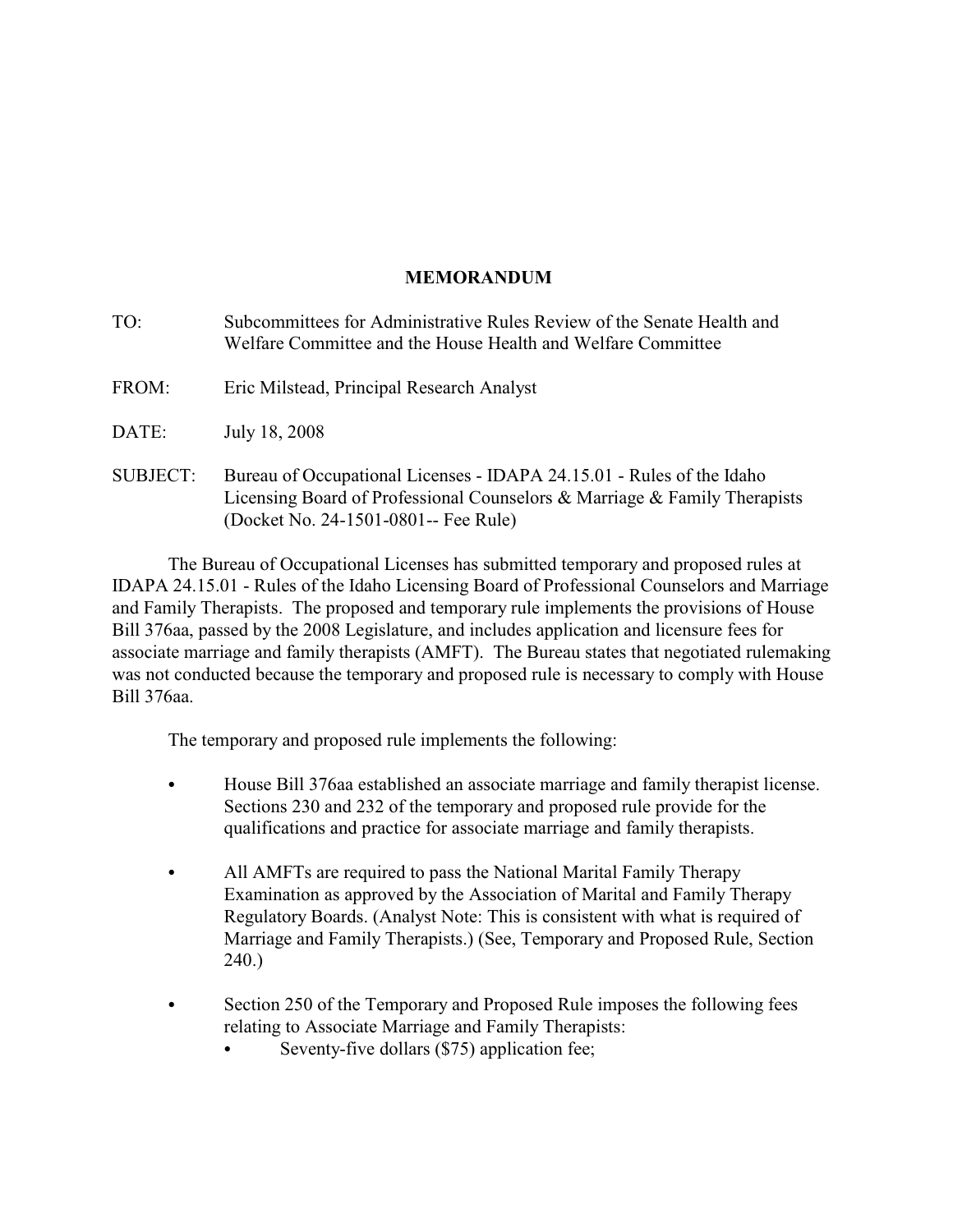- Seventy-five dollars (\$75) original license fee;
- One-hundred dollars (\$100) annual renewal fee; and
- Sixty dollars (\$60) annual renewal fee for senior status.
- Continuing education requirements relating to AMFTs are provided for in Section 425.

The temporary and proposed rules appear to be within the authority granted to the Bureau under Section 54-3404, Idaho Code.

cc: Tana Cory, Bureau Chief & Cherie Simpson, Bureau of Occupational Licenses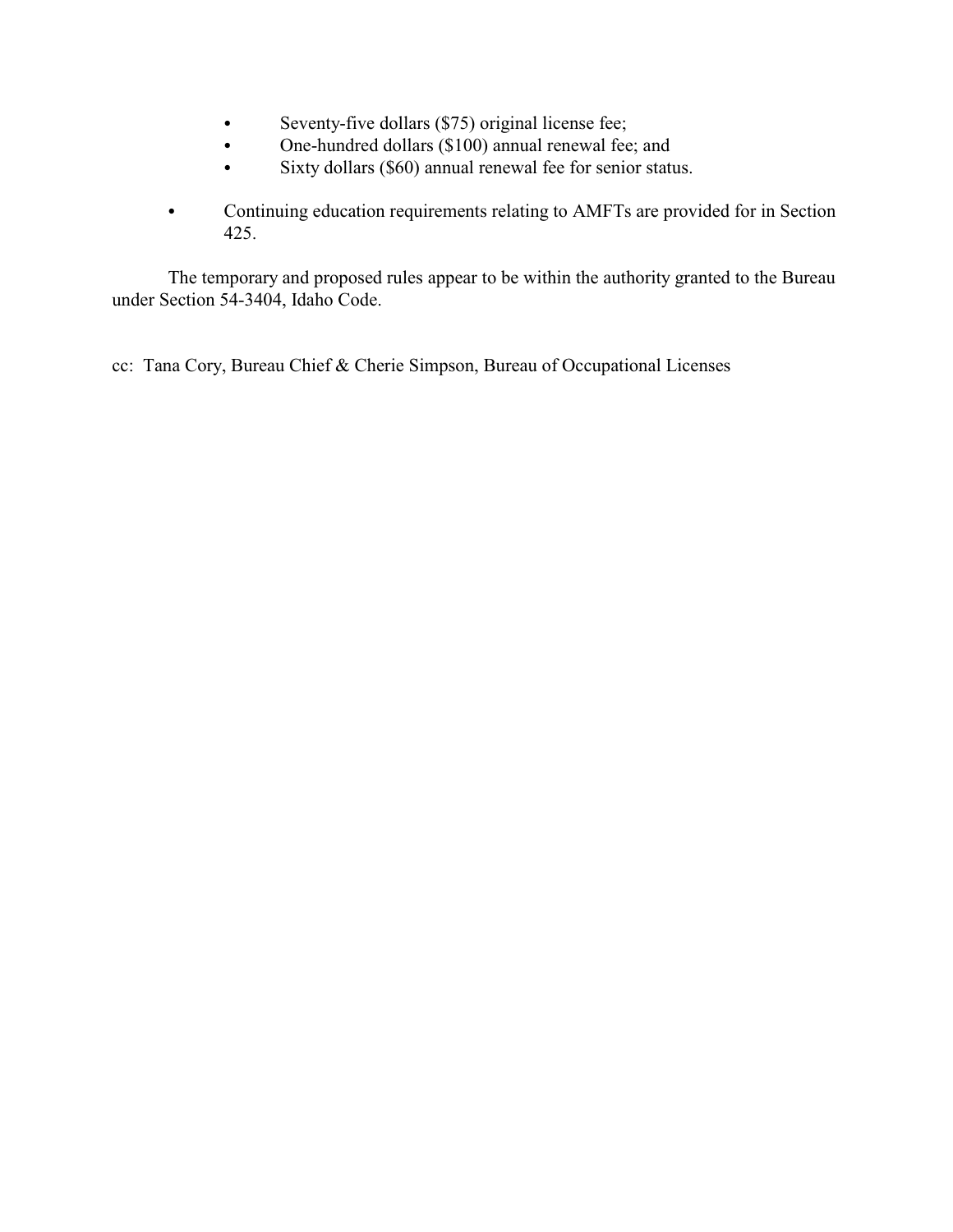# **IDAPA 24 - BUREAU OF OCCUPATIONAL LICENSES**

#### **24.15.01 - RULES OF THE IDAHO LICENSING BOARD OF PROFESSIONAL COUNSELORS AND MARRIAGE AND FAMILY THERAPISTS**

### **DOCKET NO. 24-1501-0801 (FEE RULE)**

### **NOTICE OF RULEMAKING - TEMPORARY AND PROPOSED RULE**

**EFFECTIVE DATE:** The effective date of the temporary rule is July 1, 2008.

**AUTHORITY:** In compliance with Sections 67-5221(1) and 67-5226, Idaho Code, notice is hereby given that this agency has adopted a temporary rule, and proposed rulemaking procedures have been initiated. The action is authorized pursuant to Section(s) 54-3404, Idaho Code.

**PUBLIC HEARING SCHEDULE:** Public hearing(s) concerning this rulemaking will be scheduled if requested in writing by twenty-five (25) persons, a political subdivision, or an agency, not later than August 21, 2008.

The hearing site(s) will be accessible to persons with disabilities. Requests for accommodation must be made not later than five  $(5)$  days prior to the hearing, to the agency address below.

**DESCRIPTIVE SUMMARY:** The following is the required finding and concise statement of its supporting reasons for adopting a temporary rule and a nontechnical explanation of the substance and purpose of the proposed rulemaking:

The 2008 Legislature approved HB376 which establishes an associate marriage and family therapist license. Rules 230 and 232 are new sections outlining the qualifications and limits on practice. Rule 240 adds language for the examination requirement. Rule 245 adds associate marriage and family therapist (AMFT) licensure to the section for interns. Rule 250 adds the AMFT application and licensure fees to the fee schedule. Finally, Rule 425 adds the requirement for continuing education for this new license. This license will be held while gaining the supervised work experience required for the marriage and family therapist license.

**TEMPORARY RULE JUSTIFICATION:** Pursuant to Section(s) 67-5226(1) (b), Idaho Code, the Governor has found that temporary adoption of the rule is appropriate for the following reasons:

The 2008 Legislature approved HB376 which establishes an associate marriage and family therapist license. Rules 230 and 232 are new sections outlining the qualifications and limits on practice. Rule 240 adds language for the examination requirement. Rule 245 adds associate marriage and family therapist (AMFT) licensure to the section for interns. Rule 250 adds the AMFT application and licensure fees to the fee schedule. Finally, Rule 425 adds the requirement for continuing education for this new license. This license will be held while gaining the supervised work experience required for the marriage and family therapist license.

**FEE SUMMARY:** Pursuant to Section 67-5226(2), Idaho Code, the Governor has found that the fee or charge being imposed or increased is justified and necessary to avoid immediate danger and the fee is described herein:

The 2008 Legislature approved HB376 which creates a status for associate marriage and family therapists. A \$75 application fee and a \$75 original license fee is being added to the fee schedule to comply with the law which goes into effect July 1, 2008. The fee is authorized by Section 54-3411, Idaho Code.

**FISCAL IMPACT:** The following is a specific description, if applicable, of any negative fiscal impact on the state general fund greater than ten thousand dollars (\$10,000) during the fiscal year: N/A

**NEGOTIATED RULEMAKING:** Pursuant to IDAPA 04.11.01.811, negotiated rulemaking was not conducted because these changes are necessary to be in compliance with changes to Title 54, Chapter 34.

**ASSISTANCE ON TECHNICAL QUESTIONS, SUBMISSION OF WRITTEN COMMENTS:** For assistance on technical questions concerning the temporary and proposed rule, contact Cherie Simpson at (208) 334-3233.

Anyone may submit written comments regarding the proposed rulemaking. All written comments must be directed to the undersigned and must be delivered on or before August 27, 2008.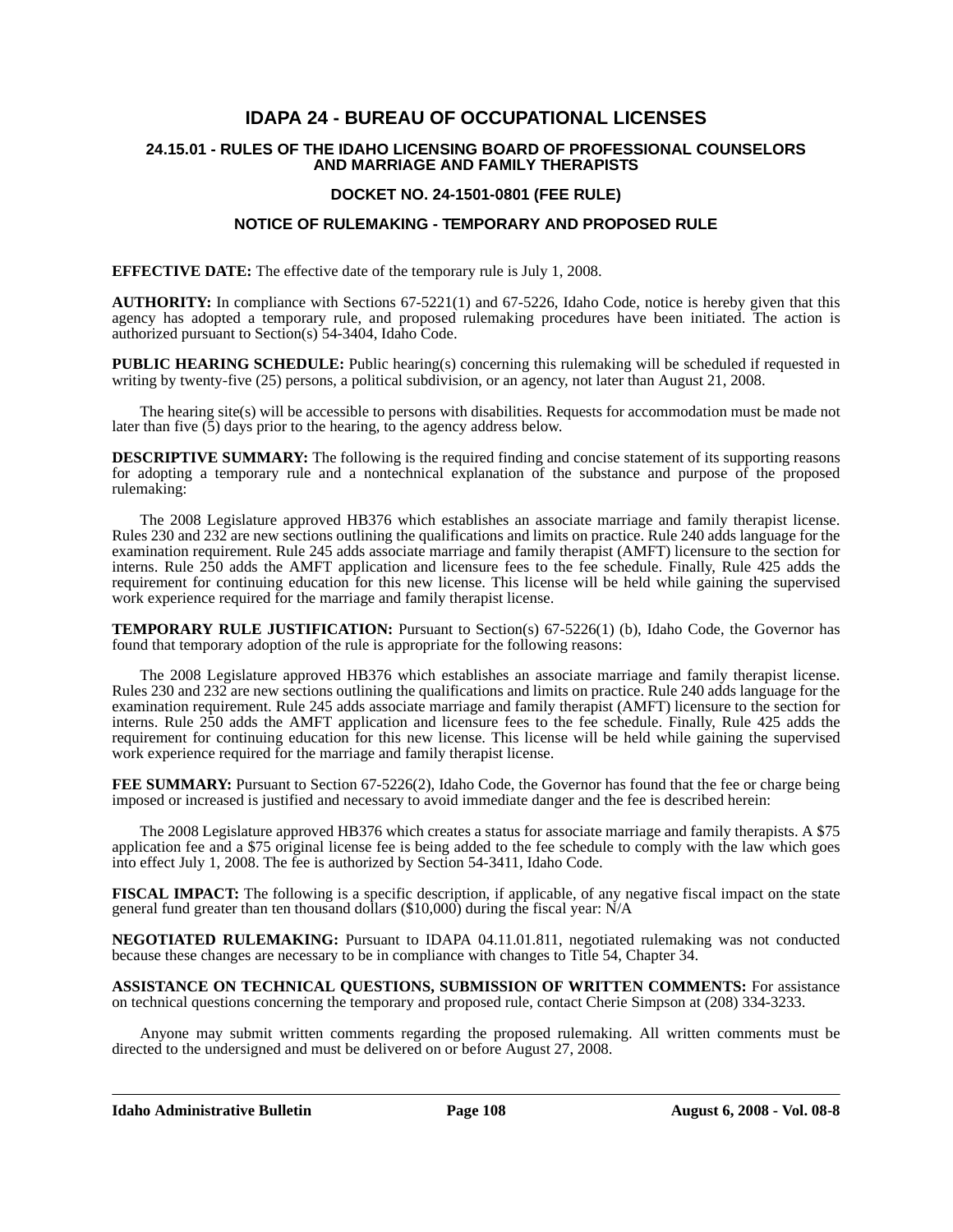DATED this 23rd day of June, 2008.

Tana Cory Bureau Chief Bureau of Occupational Licenses 1109 Main St. Ste. 220 Boise, ID 83702 (208) 334-3233 Ph. (208) 334-3945,fax

### **THE FOLLOWING IS THE TEXT OF DOCKET NO. 24-1501-0801**

### **226. -- 2***37***29. (RESERVED).**

**230. QUALIFICATIONS FOR ASSOCIATE MARRIAGE AND FAMILY THERAPIST (RULE 230).** The following requirements must be met for associate marriage and family therapist licensure:

**01. Graduate Degree**. Possess a graduate degree as outlined in Section 54-3405B(1), Idaho Code.  $(7-1-08)T$ 

**02. Practicum.** Must meet the requirements as outlined in Section 54-3405B(2), Idaho Code.

 $(7-1-08)T$ 

**03. Examination.** Successful passage of the National Marital and Family Therapy Examination as by the Association of Marital and Family Therapy Regulatory Boards (AMFTRB). (7-1-08) approved by the Association of Marital and Family Therapy Regulatory Boards (AMFTRB).

#### **231. (RESERVED).**

#### **232. ASSOCIATE MARRIAGE AND FAMILY THERAPIST PRACTICE (RULE 232).**

A licensed associate marriage and family therapist shall only practice under supervision in compliance with the requirements and limitation of Subsection 238.03 of this rule. (7-1-08)T

## **233. -- 237. (RESERVED).**

### *(BREAK IN CONTINUITY OF SECTIONS)*

#### **240. EXAMINATION FOR LICENSURE (RULE 240).**

Licensure as a counselor, clinical counselor, associate marriage and family therapist, or marriage and family therapist shall be restricted to persons who have successfully completed the required written examination. *(3-30-06)*(7-1-08)T

#### **01. Examination**. (3-30-06)

**a.** All counselor applicants are required to successfully pass the National Counselor Examination prepared by the National Board of Certified Counselors (NBCC). (3-30-06)

**b.** All clinical counselor applicants are required to successfully pass the National Clinical Mental Health Counselor Examination (NCMHCE) prepared by the National Board of Certified Counselors (NBCC).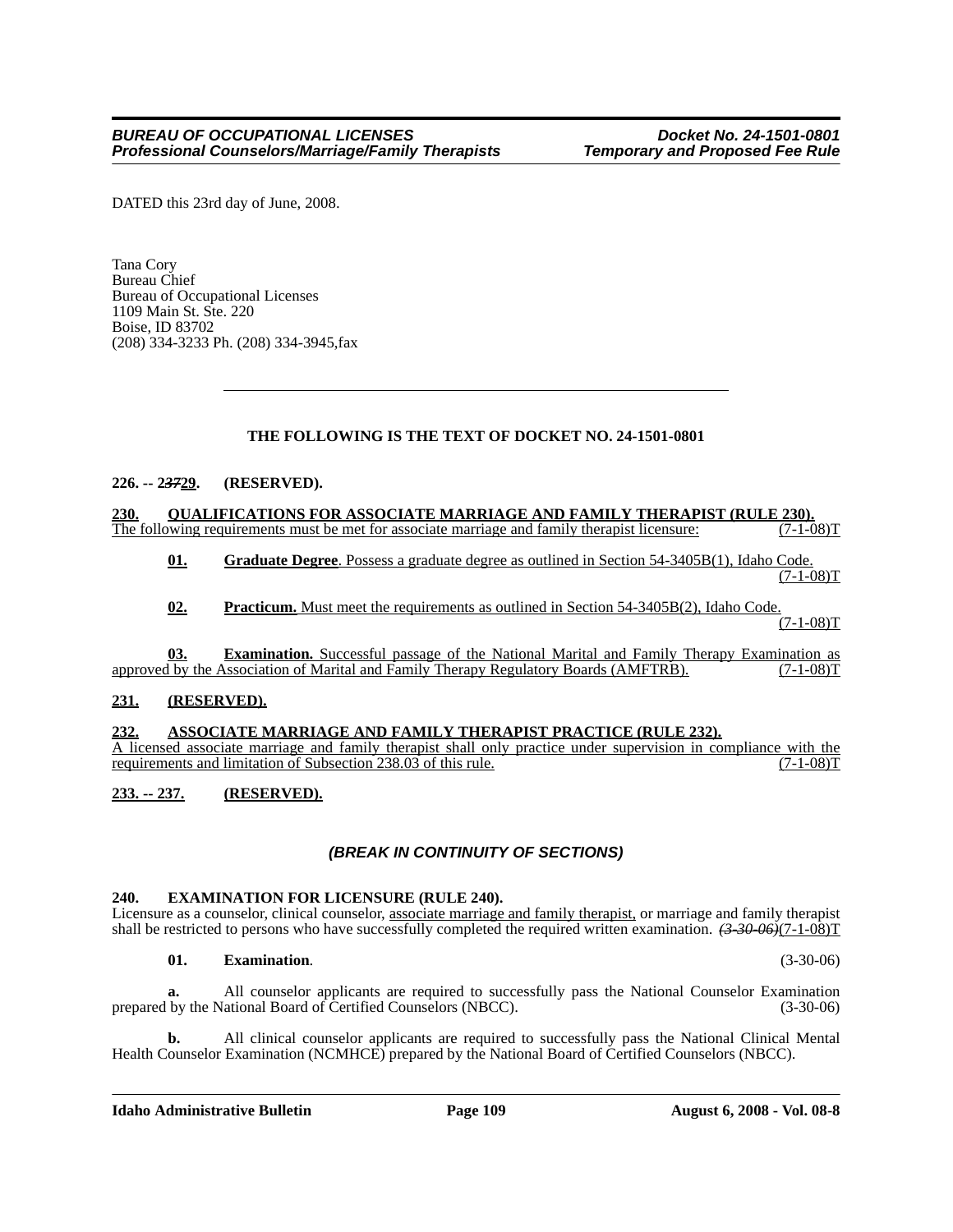*Professional Counselors/Marriage/Family Therapists* 

**c.** All associate marriage and family therapist applicants are required to successfully pass the National Marital and Family Therapy Examination as approved by the Association of Marital and Family Therapy Regulatory<br>Boards (AMFTRB).  $(3.30 \, \theta)$ Boards (AMFTRB). *(3-30-06)*(7-1-08)T

**d.** All marriage and family therapist applicants are required to successfully pass the National Marital and Family Therapy Examination as approved by the Association of Marital and Family Therapy Regulatory Boards  $(MFTRB)$ .  $(7-1-08)T$ 

**02. Time and Place**. The examination will be conducted at a time and place specified by the Board or the examining entity. (3-30-06) (3-30-06)

**03. Successful Passage**. Successful passage of the examination is defined as achievement of the passing score set by the preparer of the examination. Reexamination shall consist of the entire examination.

(3-30-06)

(3-30-06)

### **241. -- 244. (RESERVED).**

### **245. REGISTERED INTERNS (RULE 245).**

An individual pursuing Idaho licensure as a Professional Counselor may register with the Board as an Intern. An individual pursuing Idaho licensure as a Marriage and Family Therapist shall be licensed as an Associate Marriage and Family Therapist or register prior to commencement of supervised experience with the Board as an Intern in compliance with section 54-3402, Idaho Code. *(3-26-08)*(7-1-08)T

#### **01. Requirements for Registration**. (4-2-03)

**a.** Possess a graduate degree in counseling, marriage and family therapy, or a closely related field from an accredited university or college. (4-2-03)

**b.** Be actively pursuing postgraduate supervised experience. (4-2-03)

**c.** Designate a supervisor who is registered as a supervisor or who is otherwise approved to provide marriage and family therapy supervision as defined in Section 54-3405C, Idaho Code, and who shall be responsible to provide supervision. (3-20-04) to provide supervision.

**Registration**. An individual applying for registration as a Counselor Intern or Marriage and Family Therapist Intern shall fully complete the application form as established by the Board and submit the designated fee as adopted by Board rule. (4-2-03)

**03. Practice**. (4-2-03)

**a.** A Registered Intern may only practice counseling or marriage and family therapy under the direct supervision of a Counselor Supervisor or Marriage and Family Therapist Supervisor who shall be responsible to ensure that a Registered Intern is competent to practice such counseling or marriage and family therapy as may be provided. (4-2-03) provided.  $(4-2-03)$ 

**b.** Only a Registered Intern may use the title Counselor Intern or Marriage and Family Therapist Intern.  $(4-2-03)$ 

**c.** An individual shall not practice as an intern for more than four (4) years from the original date of registration. (4-2-03)

**246. -- 249. (RESERVED).**

**250. FEES (RULE 250).**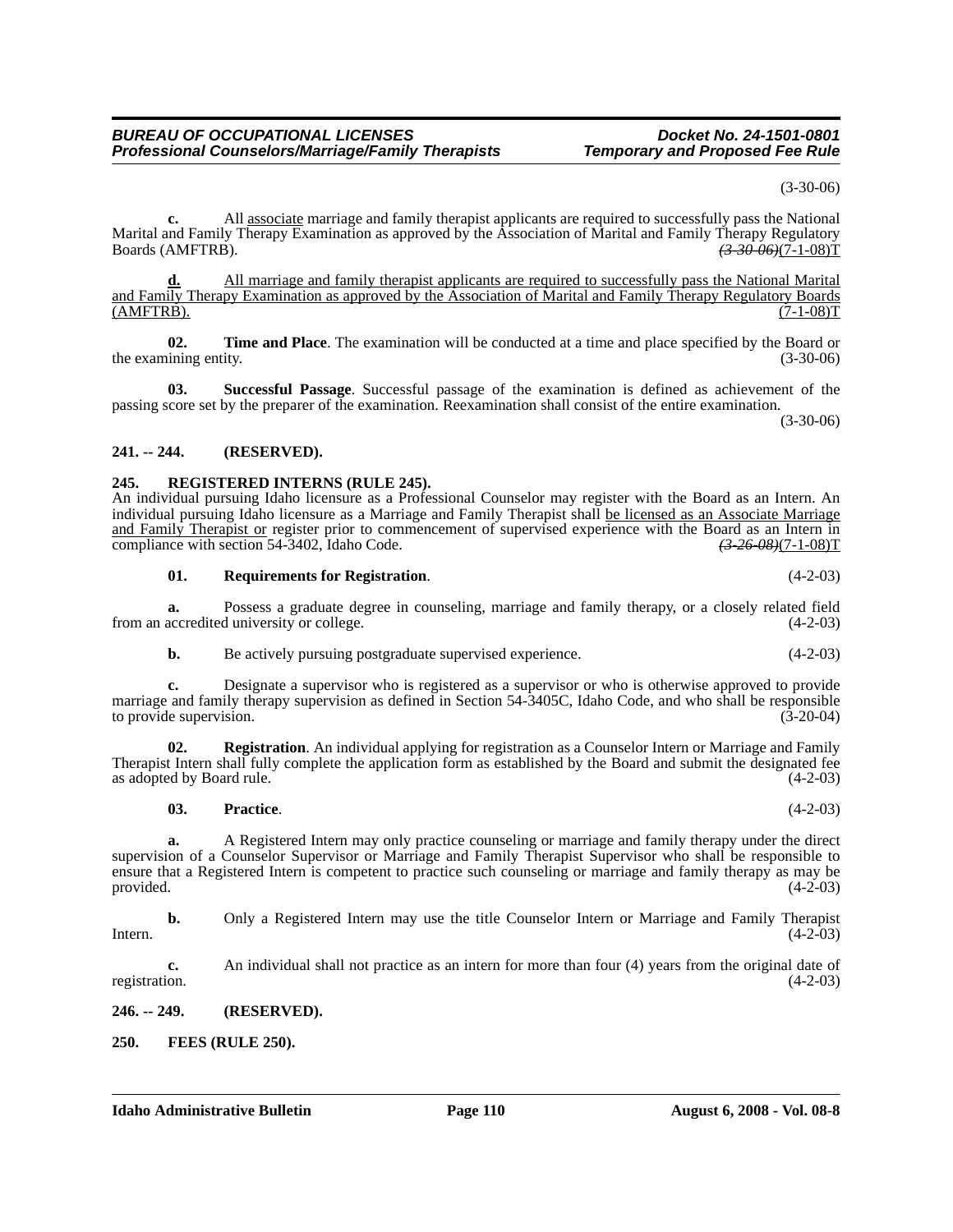### *BUREAU OF OCCUPATIONAL LICENSES Docket No. 24-1501-0801 Professional Counselors/Marriage/Family Therapists*

| 01.       | <b>Application Fee. Application fee:</b>                                | $(7-1-97)$  |
|-----------|-------------------------------------------------------------------------|-------------|
| a.        | Professional Counselor -- seventy-five dollars (\$75).                  | $(3-13-02)$ |
| b.        | Clinical Professional Counselor -- seventy-five dollars (\$75).         | $(3-13-02)$ |
| c.        | Marriage and Family Therapist -- seventy-five dollars (\$75).           | $(3-13-02)$ |
| <u>d.</u> | Associate Marriage and Family Therapist -- seventy-five dollars (\$75). | $(7-1-08)T$ |
| de.       | Intern Registration -- twenty-five dollars (\$25).                      | $(4-2-03)$  |

**02. Professional Counselor and Marriage and Family Therapist Examination or Reexamination Fee**. The Professional Counselor and Marriage and Family Therapist license examination or reexamination fee shall be the fee as set by the provider of the approved examination plus an administration fee of twenty-five dollars (\$25). (3-30-06)

**03. Original License Fee**. Original license fee for Professional Counselor, *or* Clinical Professional Counselor, Associate Marriage and Family Therapist, or Marriage and Family Therapist -- seventy-five dollars (\$75). *(4-6-05)*(7-1-08)T

**04. Annual Renewal Fee**. Annual license renewal fee for Professional Counselor, Clinical Professional Counselor, Associate Marriage and Family Therapist, or Marriage and Family Therapist -- one hundred dollars (\$100). *(3-19-07)*(7-1-08)T

**05. Annual Renewal Fee for Inactive License**. Annual license renewal fee for inactive Professional Counselor, Clinical Professional Counselor, Associate Marriage and Family Therapist, or Marriage and Family Therapist -- fifty dollars (\$50). Therapist -- fifty dollars (\$50).

**06. Annual Renewal Fee for Senior Status**. Annual license renewal fee for senior Professional Counselor, Clinical Professional Counselor, Associate Marriage and Family Therapist, or Marriage and Family Therapist -- sixty dollars (\$60). Therapist -- sixty dollars (\$60).

**07. Fees are Non-Refundable**. All fees are non-refundable. (7-1-93)

## *(BREAK IN CONTINUITY OF SECTIONS)*

### **425. CONTINUING EDUCATION (RULE 425).**

Every person holding an Idaho license as a Professional Counselor, Clinical Professional Counselor, Associate <u>Marriage and Family Therapist</u>, or a Marriage and Family Therapist must annually complete twenty (20) contact hours of continuing education prior to license renewal.  $\overline{(3.3006)(7-1-08)T}$ hours of continuing education prior to license renewal.

**01. Contact Hours**. The contact hours of continuing education shall be obtained in areas of study germane to the practice for which the license is issued as approved by the Board. No less than three (3) contact hours for each renewal period shall be in ethics. (3-30-06)

**02. Documentation of Attendance**. It shall be necessary for the applicant to provide documentation verifying attendance by securing authorized signatures or other documentation from the course instructors, providers, or sponsoring institution substantiating any hours attended by the applicant. This documentation must be maintained<br>by the applicant and provided to the Board upon request by the Board or its agent. (4-2-03) by the applicant and provided to the Board upon request by the Board or its agent.

**03. Excess Hours**. Continuing education hours accumulated during the twelve (12) months immediately preceding the license expiration date may be applied toward meeting the continuing education requirement for the next license renewal. No more than five  $(5)$  hours in excess of the required twenty (20) hours